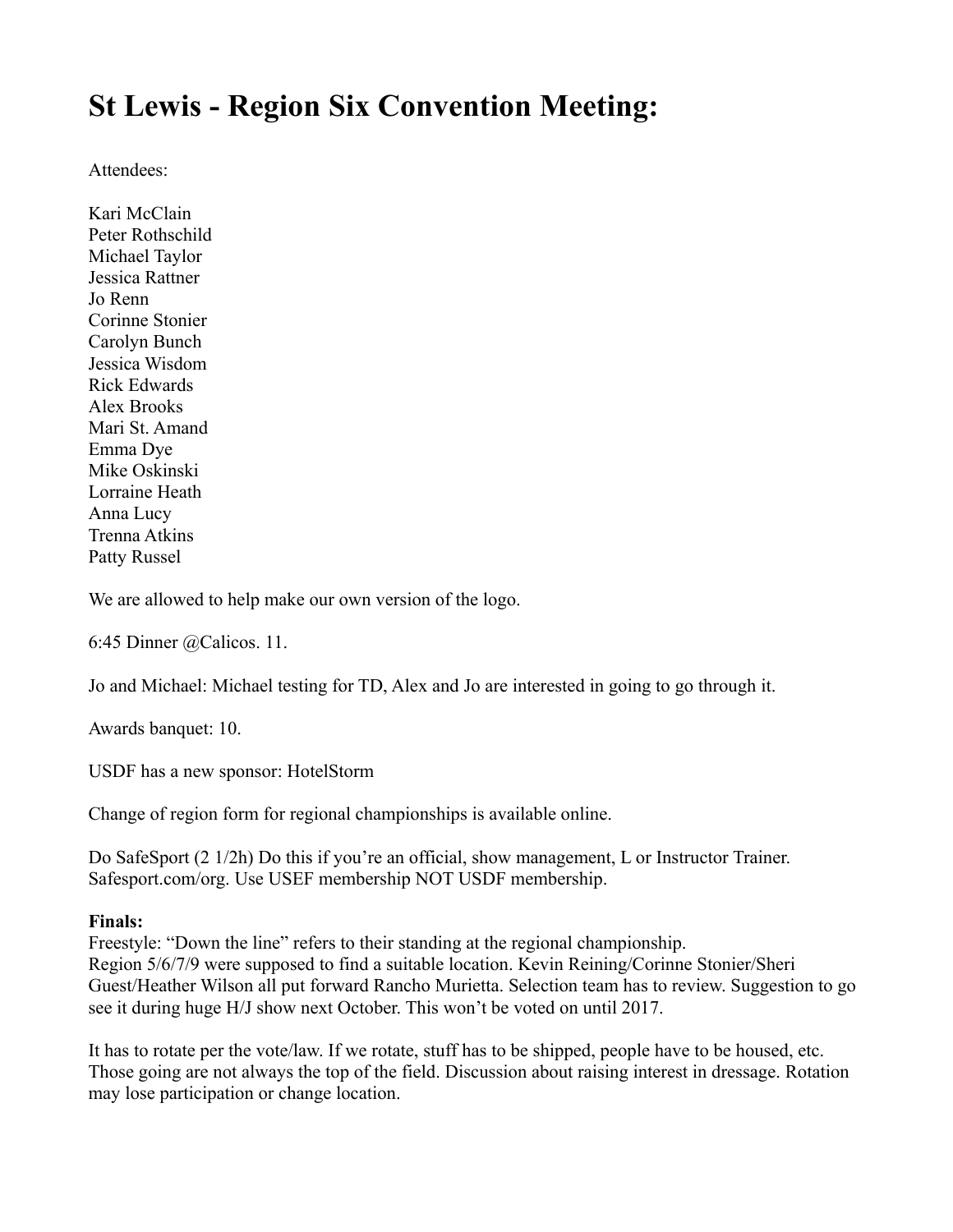What is the role of a PM delegate: what's best for the region and what's best for the organization as a whole?

### **Who is going to what meeting:**

Membership: Corinne/Jessica -> Suggest Audrey

Nominating Committee: Alex Brooks

Reg Champs: Michael Discussion of upping it from 2 to 3 scores to qualify. Discussion about open and closing gates.

Judges Roundtable: Trenna/Kari

Rule Change: Corinne/Carolyn/Patty

Youth Programs: Jessica/Peter

Freestyle: Anna Lucy

Please read all the guidelines. People are losing points where they didn't read the rules. Caution on music being too loud.

GMO: Corinne/Jo

#### Sporthorse: Jessica/Patty/Kari

Youth Breeders seminar being held at DG Bar in 2017. Date TBD. Been very well received. Youth up to 28 allowed to attend. Not just for handlers.

#### Adult Program: Rick

IF the budget passes: Adult education will be changing. Used to be every other year. New fees increase will allow them to provide \$3000 grant per region broken out into \$1000 grants to be used for adult events throughout the year. It's for mounted and unmounted events. You have to apply for it. Structured like the Vi Hopkins grant.

TD: Kari/Alex/Mike/Jo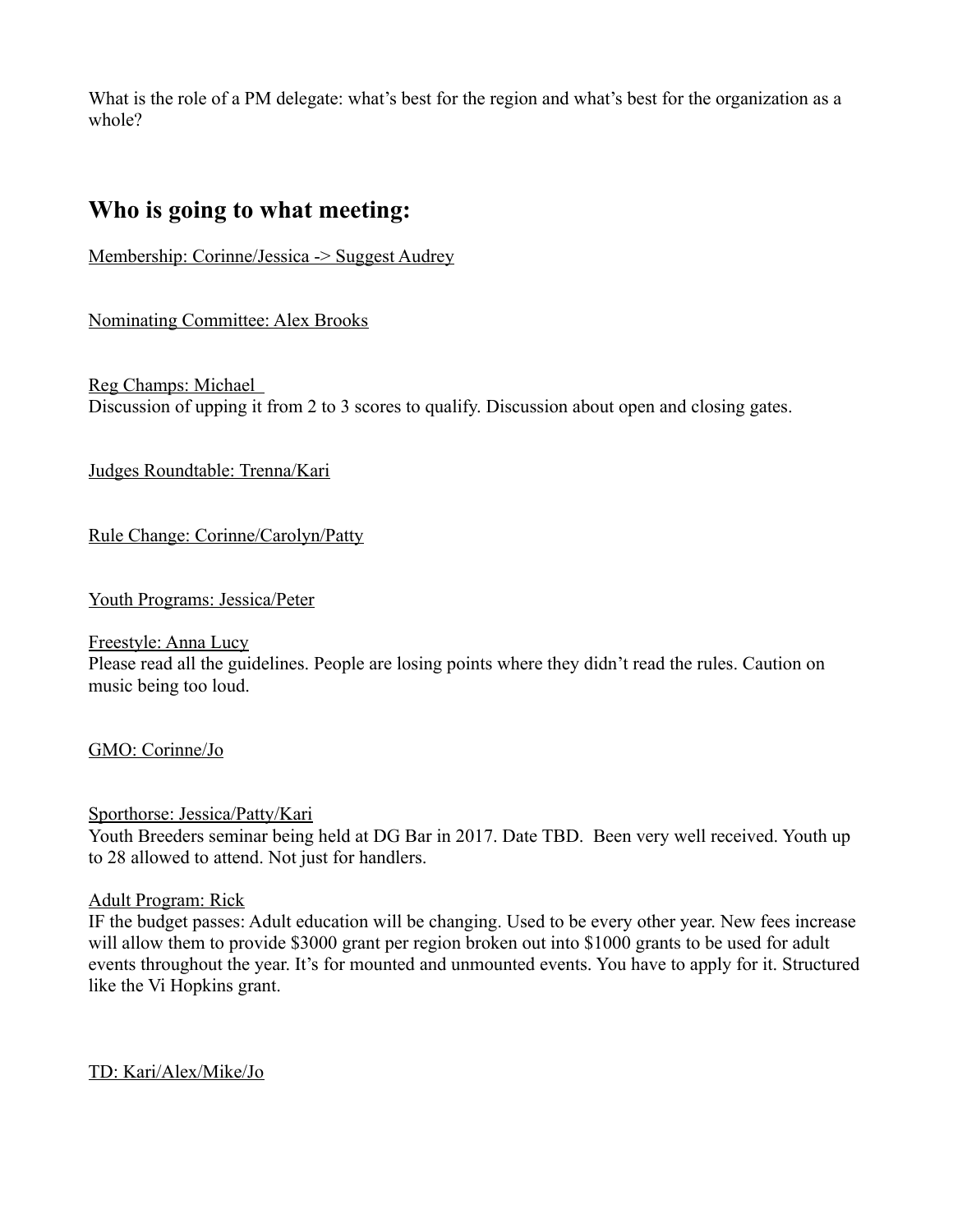#### Open Judges Committee: Mike/Kari/Trenna

#### FEI Jr/Yr Committee: Jessica -> Ask how regional designation is specified. See notes

#### Competition: Mari

Discussion about having two scores at the highest test of the level and one from one of the lower tests of the level. Award ceremony protocol being tightened up.

#### L Program: Jessica/Patty

#### Bylaws: Peter

There was some discussion on the authority of the BOG and the Exec Board regarding adopting dues and fees. The Bylaws are NOT clear on this point but nothing is going to be proposed at this meeting.

#### Historical Recognition: AnnaLucy/Alex

#### Awards: Jo

There will now be year ends awards for freestyle and AA's will be separate from Pros. You'll need a 63%. The numbers of AA's riding freestyles warrants it. Awards should be competitor driven.

Instructor Trainer: Jessica R

#### USEF CDI: Trenna/Mike/ Mari

#### Travel fund: Jen

National level grants coming available. Done by radius. We'll be in D which will give the biggest grants at around \$1500 per person. Concern over competing forces and necessary limitation creating inadvertent barriers. Bulk of the money this year came from Northwest Dressage. Last year's money had a specific earmark for competitors at Nationals. Mission statement of the fund was to create money of invite only national level championships. It's a reimbursement only so you have to submit receipts. This works better because it's not taxable.

**Steve (Budget):** Regional accounts are audited at a different level. Moving money from the

membership level would kick the audit to another level.

3000 go back to the region to do a ride review ride. Carolyn will enlighten us.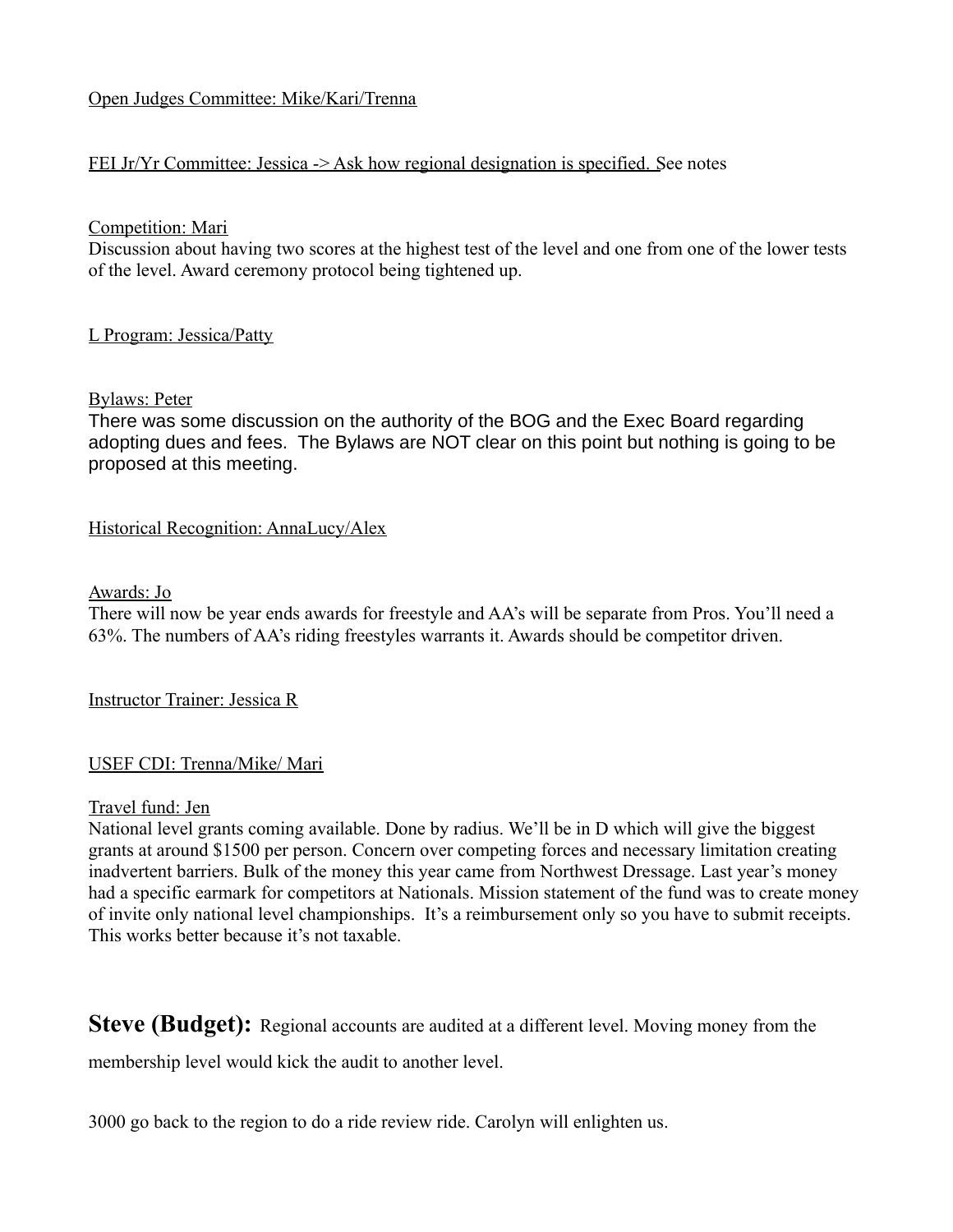Review a bunch of programs to see what's stale and what's not.

Peter raised the question of a scheduled dues increase: both annual increase and incremental increases discussed.

Part of the raises reflect the fact that you can't replace staff at their current salaries.

The reviewed the budget down to the ribbons level.

Membership committee:

Surveys sent: 24k sent out, 2500 responded. Many new members responded. Committee response: needs better promotion of the events. Better support for popular programs. Competition division/Education division. Difficult to be all for everyone. What is the goal of the surveys: to show the value to current members. Responses we primarily on how to get people to join. Missed our target. Objectives were to develop a communicative strategy to help promote the value of the membership. We have not done this yet. Ideas: not a program, but communicating results. Gathering more feedback (competition results survey).

Majority of convention is on the website. Not many people know there are educational events on the website.

More USDF events closer to home for more reasonable fees. Grants for GMOs would be possible is dues go through so more things could be offered "closer to home".

Perception problems about who does what.

Facebook Membership Facebook page?

PM dues increasing but GM membership not increasing.

Youth Dressage Clinics: Funding for three. Held in conjunction with the AYR clinic. Youth riders required to watch the first day. Different clinician for the youth riders. Looking to grow it using certified instructors. The biggest problem is having a facility that can accommodate both. Donations can be made tax deductible through USDF. Application would be the same. Videos may be required again. High school pin program thriving. Can be gotten through volunteer. New USDF website with Youth page is great. Discussion about revising judges' guidelines and so that competitors and their parents a better understanding on how the class will run. Kathy says they'll look at the judges material and work with the committee to improve this information and make sure it's more readily available to competition management and judges

#### AYR Committee

NAJYRC moving to Saugerties because of the jumpers. July 18-23<sup>rd</sup>. Qualifying ends June 19<sup>th</sup>. Region Six has 12 shows. Bill Moroney (CEO USEF) was present. It's time to ask questions: Does it need to be an FEI event or does it just need to run just like an FEI event. George feels this is necessary. What is the purpose of NAJYRC for dressage?

Annalise: loved the progression of NAJYRC and then moving to festival of champions.